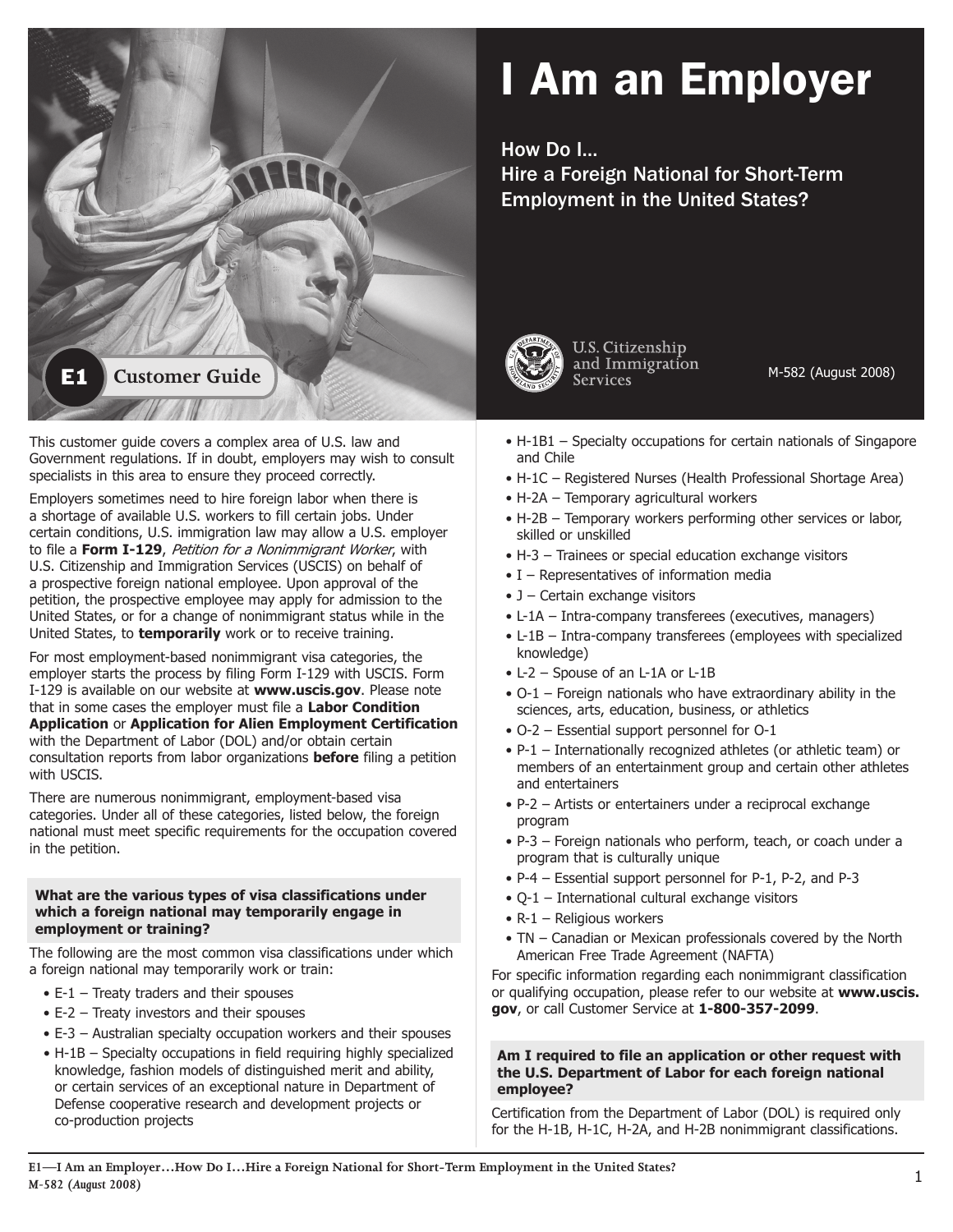You must first request certification from DOL before submitting your I-129 petition to USCIS. For H-1B nonimmigrants, a Labor **Condition Application**, for H-1C nonimmigrants an **Attestation**, and for H-2A and H-2B nonimmigrants, an **Application for Alien Employment Certification** must be filed in accordance with DOL instructions. For filing instructions and other information, please see the DOL website at **www.lca.doleta.gov.** DOL certification is not required for the other nonimmigrant, employment-based, or investor-based visa classifications previously listed.

# **What happens after I file a Form I-129, Petition for Nonimmigrant Worker?**

After you file, we will send you a receipt so you know that we have received your petition. If your petition is incomplete, we may have to reject it and return your fee, or ask you for more evidence or information, which will delay processing. We will notify you when we make a decision. If the prospective employee is in the United States in a valid nonimmigrant status, he or she can begin working for the employer upon approval of the Form I-129 petition, **provided** that:

- The Form I-129 contained a change of status or extension of stay request that was also approved; or
- In cases where a Form I-539, Application to Extend/Change Nonimmigrant Status, is required, the foreign national has filed and obtained approval of the application for change of status or extension of stay.

If the prospective employee is residing outside the United States or appears to be ineligible to change his or her status while in the United States, the petition will be sent to the U.S. consulate nearest the prospective employee's foreign residence. The prospective employee can then apply at the U.S. consulate for a nonimmigrant visa. If the visa is issued, he or she will then be able to travel to the United States and apply for admission. For more information about nonimmigrant visa processing, please visit the U.S. Department of State's website at **www.travel.state.gov**.

# **Can an employer request expedited adjudication of a Form I-129, Petition for a Nonimmigrant Worker?**

Yes. An employer can file **Form I-907**, Request for Premium Processing Service, with the appropriate fee, concurrently with the Form I-129, or after receiving the receipt notice for Form I-129 at the USCIS location where the Form I-129 was filed. For more information on premium processing, please see our website at **www.uscis.gov**.

# **How long will it take USCIS to process my petition?**

Processing time depends on a number of factors. You can check our current processing times on our website at **www.uscis.gov**. Once the petition is filed, you can receive an updated estimate by checking on our website or calling Customer Service at **1-800-357- 2099**.

#### **How long may a nonimmigrant employee stay in the United States?**

The initial period of stay granted to a temporary employee varies, depending on the specific visa category. Likewise, the maximum period of initial allowable stay varies, depending on the specific visa category and on the foreign national's intended employment. This information may be found on the Form I-94 that the employee received upon entering the United States, or on the USCIS-issued approval notice for a change of status or extension

of stay. As noted below, in certain cases, a foreign national may seek to remain in a nonimmigrant classification longer than the period for which he or she was initially admitted or granted, up to the maximum period allowable by law. For detailed information on the period of stay initially granted and the maximum period of stay allowable for a specific visa category, please see our website at **www.uscis.gov** or call Customer Service at **1-800-357-2099**.

## **How can an employee extend his or her status if it is about to expire?**

If it appears that an employee may be needed longer than the period for which he or she was approved in his or her current nonimmigrant status, an employer may be able to file a new Form I-129 petition on behalf of the employee. To avoid disruption of authorized employment, employers are encouraged to file a petition to extend the employee's status well **before** it expires. Note, however, that if the employee has already stayed for the maximum allowable period of time, an extension may not be granted.

## **If I filed for an extension of status for my employee, but have not received a decision by the time his or her status expires, can I continue to employ the individual?**

If:

- USCIS receives a Form I-129 petition to extend an employee's status before his or her status expires; **and**
- The employee has not violated the terms of his or her status; **and**

• The employee meets the basic eligibility requirements. Then:

The employee may continue to be lawfully employed for a period of **up to 240 days**, or until USCIS makes a decision on your application, or until the reason for your requested extension has been accomplished—**whichever comes first**. (**Note:** Under Section 105 of the American Competitiveness in the Twenty-First Century Act, this does not apply to H-1B portability—the ability to work for a new employer. H-1B portability is discussed in further detail below.)

If the request for extension is denied and the employee's status has already expired while the employee is in the United States, he or she will be considered "out of status" as of the date that his or her status expired. **If this should happen, the employee will be required to cease employment immediately and depart from the United States upon denial of the extension**. There is no appeal to a denial of a request for an extension of status. The period of time that the foreign national has been "out of status" may affect his or her ability to return to the United States following the individual's required departure.

# **What is H-1B portability?**

Section 105 of the American Competitiveness in the Twenty-First Century Act provides that a nonimmigrant who was previously issued an H-1B visa, or provided H-1B nonimmigrant status, may begin working for a new H-1B employer as soon as that new employer files a "nonfrivolous" (defined as: an application that must have an arguable basis in law and fact and must not have been filed for an improper purpose) H-1B petition on the nonimmigrant's behalf, if:

- The nonimmigrant was lawfully admitted to the United States; **and**
- The nonfrivolous petition for new employment was filed **before** the end of their period of authorized stay; **and**